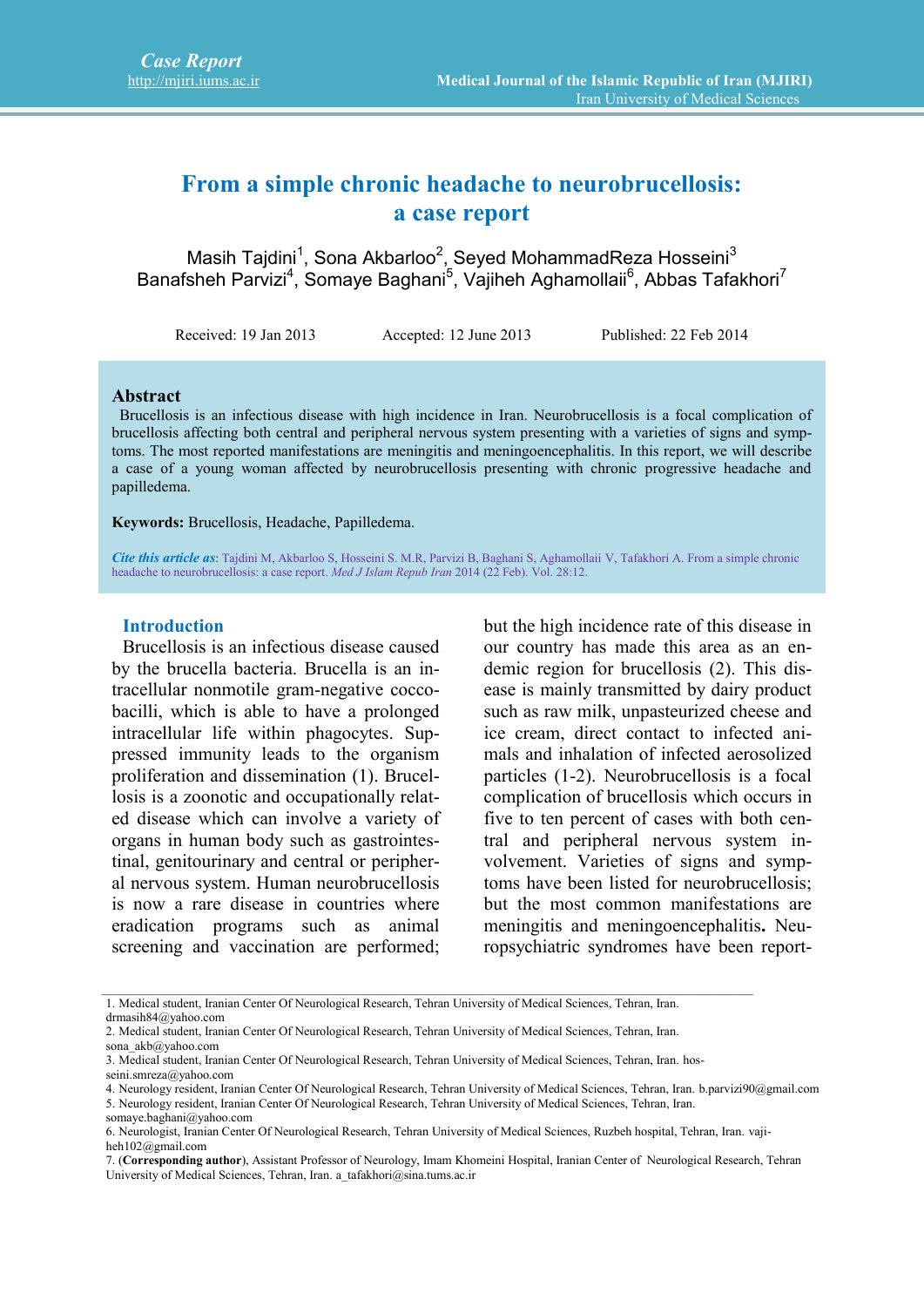ed in some rare conditions (3). Herein we will report a challenging case of neurobrucellosis presented by a chronic headache and papilledema.

## **Case report**

A 25 year old woman was referred with a history of chronic headache for a period of three months. The headache was severe and refractory to NSAIDs or other pain relievers. There was no history of chills and fever, gait disturbance, hearing loss and memory problems. No history of using illicit drugs such as cocaine, alcohol, cannabis was also found. Drug history was negative for oral contraceptive pills, nalidoxic acid, tetracycline, corticosteroids, vitamin A and other drugs. She was student, lived in an urban area with history of travels to rural areas. No history of using unpasteurized milk and contact with animals were found.

In physical examination, vital signs were normal. Generally, she was cooperative with intact orientation. Cranial nerve examinations were normal and meningeal signs were not detected. There was a significant papilledema in ophthalmologic examination. Deep tendon reflexes (DTRs) in upper and lower limbs were normal. Muscle forces in proximal and distal regions of lower and upper limbs were also normal. No impairment in the sensation of extremities was detected. Gait was intact with no ataxia and tremor. Psychological examination was also done. There was not any abnormality in mood and affect evaluation and no cognitive impairment was also observed.

Laboratory studies including complete blood count with differentiation (CBC/ diff), prothrombin time (PT), partial thromboplastin time (PTT), international normalized ratio (INR), blood urea nitrogen**,** creatinin**e** (BUN,Cr) and liver function tests (LFT) were normal. An elevated ESR was detected (68mm/hour). HBS Ag, HCV Ab, VDRL and HIV Ab were also negative. Anti-nuclear antibody (ANA), Anti neutrophil cytoplasmic antibodies (ANCA), C3 and C4 were in normal range. Brain CT

scan in addition to T1 and T2 weighted brain MRI plains after gadolinium injections were also performed that revealed no pathologic findings. The patient underwent lumbar puncture. Cerebrospinal fluid appeared xanthochromic and presented with a high opening pressure  $(280 \text{ mmH}_2\text{O})$ , low glucose (43mg/dl) and elevated protein levels (338mg/dl). Spinal fluid analysis showed leukocytes. Brucella (capt test) tube agglutinin was positive at 1/2560 titers in blood and positive at spot and 1/2560 titers in CSF. Tuberculosis PCR test was negative for the CSF sample.

In summary, we had a case with a history of chronic headache characterized by inintra-cranial pressure (ICP). Papilledema was the only positive finding in the initial physical examination. SAT (serum antibody test) was the only positive finding for brucella within the laboratory test. Other investigations including imaging studies were normal. The patient received intravenous cefteriaxone 1gr BID and oral doxycycline 100mg BID and rifampin 600 mg once daily for 1 month; and then rifampin continued for 14 months. Headache began to improve during treatment and disappeared after 3 months.

# **Discussion**

Brucellosis considers as an important disease in endemic regions (4). Most commonly, ingestion of infectious products causes the disease but some patients are infected in occupationally related situations. Veterinarians, laboratory staffs, slaughter house workers and farmers are at a higher risk of this disease in comparison with normal population (5). Report of various and some rare symptoms and signs has made this condition as a challenging diagnostic problem. The diagnosis seems to be more problematic when the patients are presented with nonspecific symptoms such as fever, malaise and anorexia (6-7). Multiple organs can be involved in this condition including, gastrointestinal system (abdominal pain, gastroenteritis), blood (pancytopenia and coagulating disorders), pe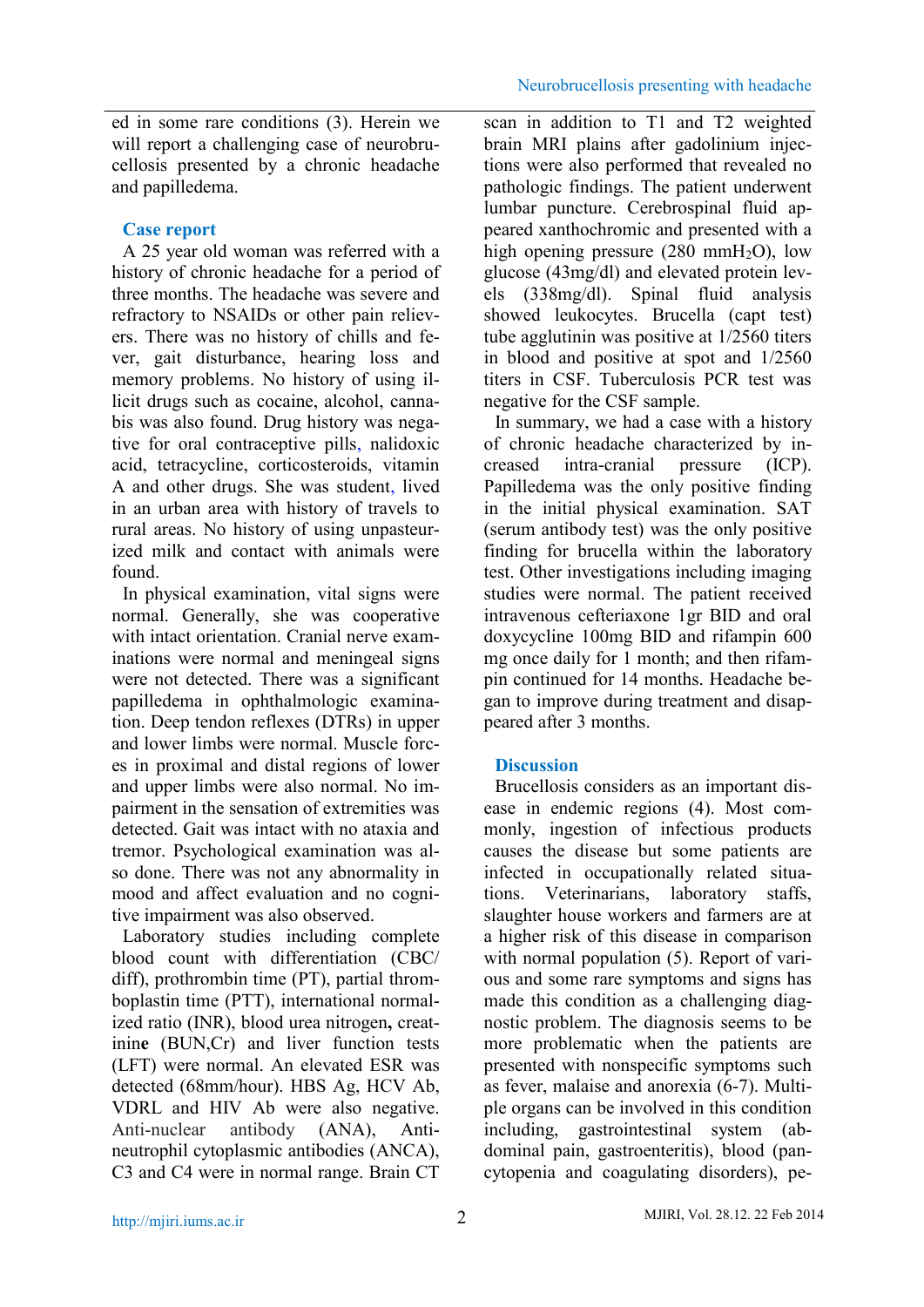ripheral (PNS) and central (CNS) nervous system. Incidence of CNS involvement has been seen in 4-13% of patients. Meningitis, meningoencephalitis, polyradiculoneuritis and cranial nerve palsy are common symptoms; meningitis is the most common one. Stroke or hemorrhage can be occurred due to rupture of mycotic aneurisms caused by meningo-vascular involvement.

Guillian-barre syndrome (GBS), papilledema, increased intracranial pressure; cerebral venous thrombosis and sensory-neural hearing loss are other less common manifestations of CNS involvement. Additionally, white matter involvement is rare and can be in differential diagnosis of multiple sclerosis (MS) and progressive multifocal leukoencephalopathy (PML) (8-13).

The most practical way to diagnose neurobrucellosis is to keep this disease in mind especially in endemic regions and it should be considered in patient with chronic slowly progressive neurologic sign and symptoms. Exact diagnosis of neurobrucellosis depends on abnormal CSF and blood findings indicating: a) CSF lymphocytic pleocytosis and increased protein, b) positive CSF culture for the Brucella organisms, c) positive Brucella IgG agglutination titer in the blood and d) response to specific chemotherapy with a significant drop in the CSF lymphocyte count and protein concentration. The most sensitive way to confirm the diagnosis is to detect antibodies against brucella bacteria in serum or CSF fluid (14- 15).

Neurobrucellosis may be presented without any specific systemic symptoms or laboratory findings in some cases. Positive blood and CSF cultures can prove the diagnosis but with a low sensitivity especially in chronic brucellosis. On the other hand, other cultures need a longer time to detect the organisms; therefore, CSF and blood cultures can be negative. Considering above, the diagnosis is generally based on serological methods. Presence of the brucella antibody in the CSF has a high diagnostic value (14). Moreover, clinical improvement following antibiotic therapy can be a good support to prove the diagnosis (15). Radiologic studies are not too sensitive. They are normal in many cases. Inflammation and abnormal enhancement of the white matter and vascular changes are other uncommon results (16). In our case, imaging studies were normal. We detected only a chronic headache in history and papilledema in physical exam; but serum antibody test (SAT) was positive in first step.

In conclusion, brucellosis is still endemic in some countries and physicians in these regions must consider that this infection may involve any organ and may vary markedly in its clinical presentation. Neurobrucellosis should be considered in chronic progressive neurological symptoms such as headache, cognitive dysfunction, paraparesis, and transient ischemic attacks. In endemic regions patients who presented by pure neurological signs or symptoms should be assessed for neurobrucellosis as early diagnosis and treatments lead to a decreased complications.

#### **Acknowledgements**

Many thanks to the staffs of Imam Khomeini Hospital, Tehran, Iran, for their valuable helps.

### **References**

1. Tuncel D, Uçmak H, Gokce M, Utku U. Neurobrucellosis. European Journal of General Medicine, 2008 5(4), 245-248.

2. Najafi N, Ghassemian R, Davoody AR, Tayebi A. An unusual complication of a common endemic disease: clinical and laboratory aspects of patients with brucella epididymoorchitis in the north of Iran.BMC Res Notes. 2011 Aug 11; 4:286.

3. Haji-Abdolbagi M, Rasooli-Nejad, Jafari S, Hasibi M, Soudbakhsh A. Clinical and Laboratory Findings in Neurobrucellosis: Review of 31 Cases. Arch Iranian Med 2008 11 (1): 21 – 25.

4. Marzo Sola ME, CalderónGirón C, Ayuso Blanco T, Usón Martín M, Marta Moreno ME, BestuéCardiel M. Neurobrucellosis. A report of 13 cases. Neurologia. 1995 Nov; 10(9):375-9.

5.Vinod P, Singh MK, Garg RK, Agarwal A. Extensive meningoencephalitis, retrobulbar neuritis